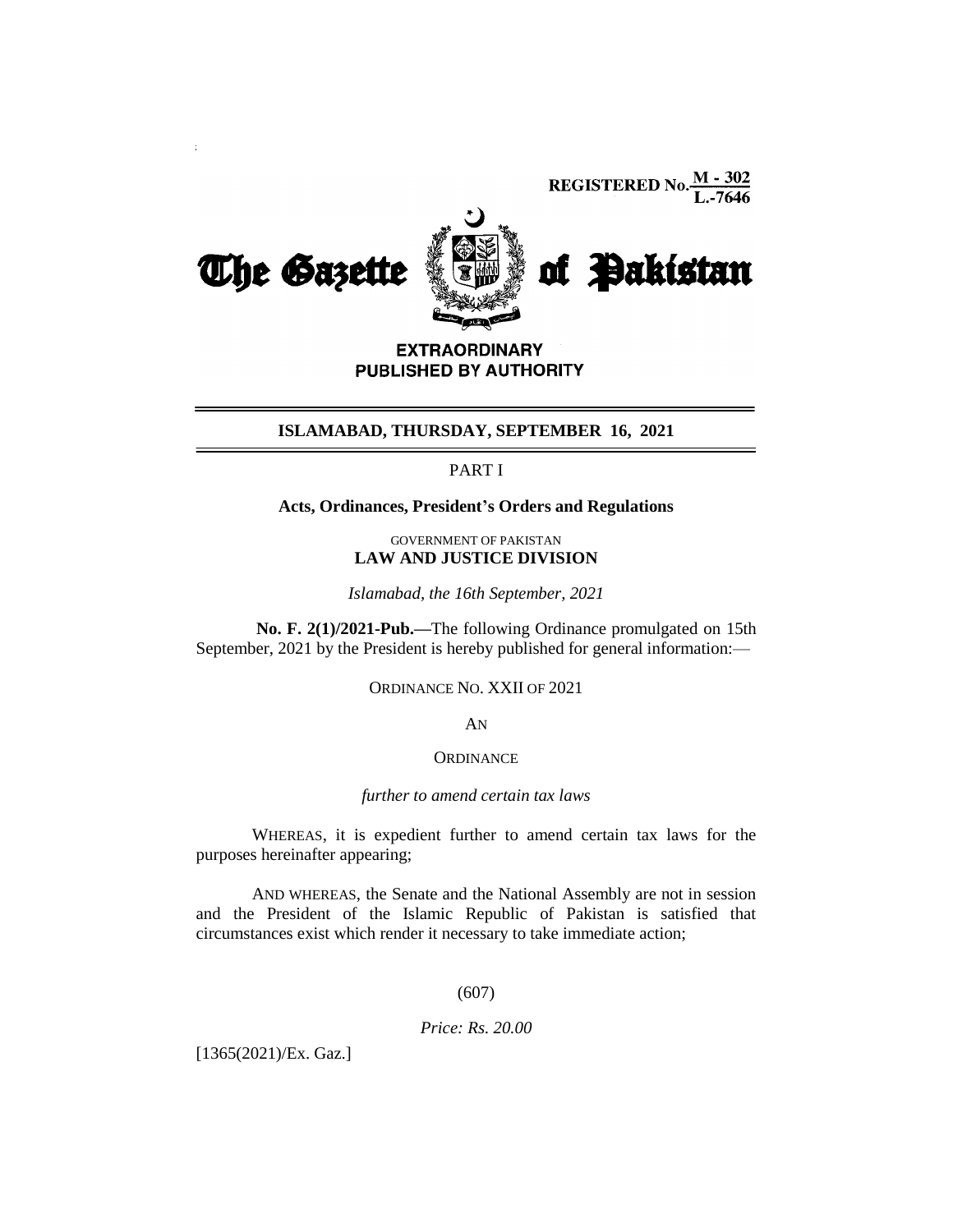NOW, THEREFORE, in exercise of the powers conferred by clause (1) of Article 89 of the Constitution of the Islamic Republic of Pakistan, the President of the Islamic Republic of Pakistan is pleased to make and promulgate the following Ordinance:—

1. **Short title and commencement.—**(1) This Ordinance shall be called the Tax Laws (Third Amendment) Ordinance, 2021.

(2) It shall come into force at once.

2. **Amendments of Customs Act, 1969 (IV of 1969).—**In the Customs Act, 1969 (IV of 1969), the following further amendments shall be made, namely:—

(1) in section 25D, in the proviso, for full stop at the end a colon shall be substituted and thereafter the following second proviso shall be added, namely:—

 ―Provided further that a person aggrieved of the value determined by the Director General Valuation may within thirty days of communication of such order, prefer an appeal to the Member Customs (Policy) who may pass an order annulling, modifying or confirming the order passed by the Director General.";

- $(2)$  in section 80, in sub-section  $(3)$ , for the words "if during the checking of goods declaration", the expression "Notwithstanding anything contained in this Act, if during the checking of goods declaration or within three years of its clearance under sub-section (1) of section 83" shall be substituted:
- (3) in section 81, in sub-section  $(1)$ ,—
	- (a) after the words "bank guarantee" wherever occurring, the expression ",corporate guarantee" shall be inserted;
	- (b) in the second proviso, for full stop at the end a colon shall be substituted and thereafter the following third proviso shall be added, namely:—

―Provided further that no provisional determination of value shall be allowed in those cases where a valuation ruling(VR) is in field, irrespective of the fact whether any review or revision against that VR is pending in terms of section 25D or relevant rules, as the case may be.";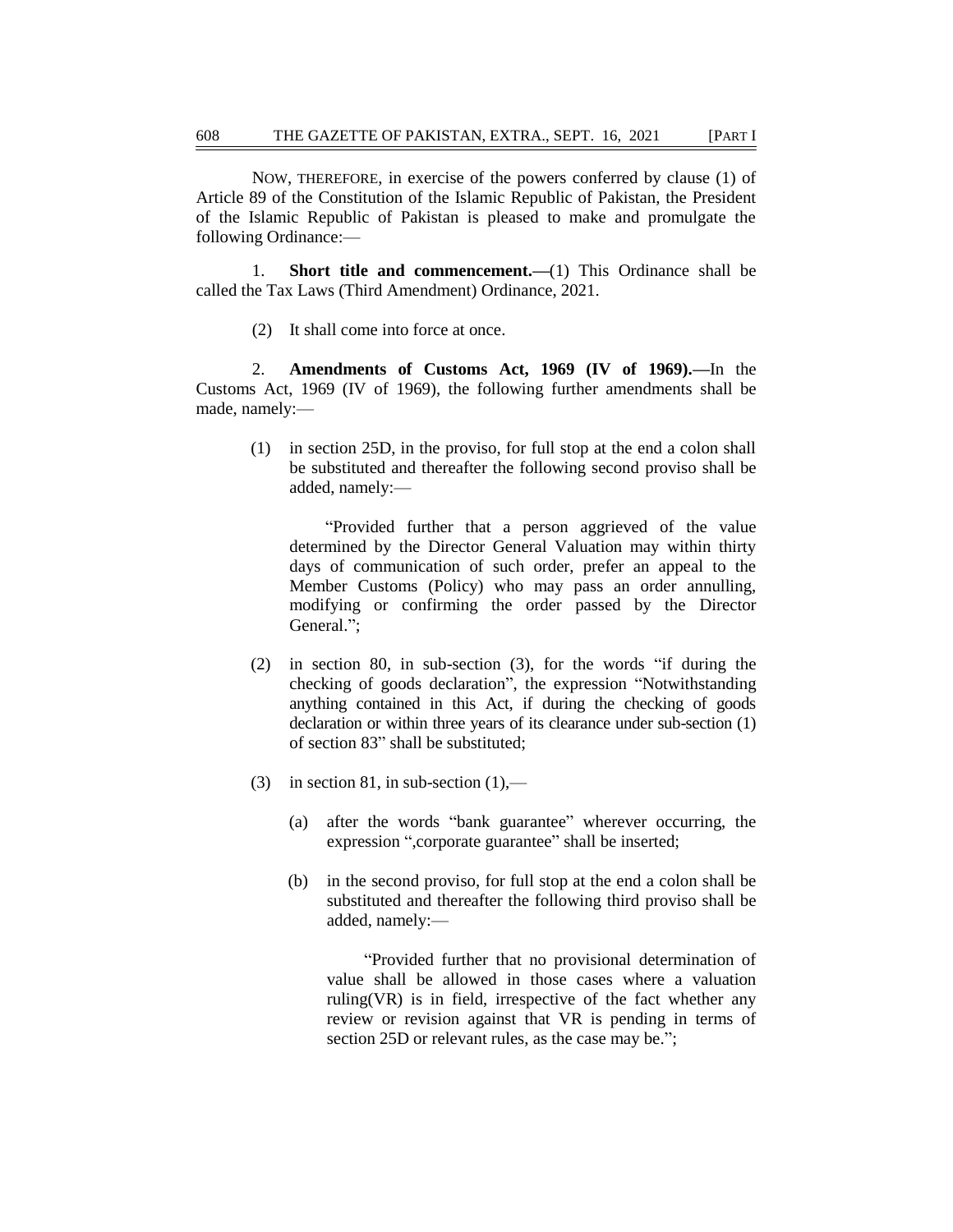- (4) in section 194A, in sub-section (1), clause (e) shall be omitted; and
- $(5)$  in section 196, in sub-section (1), after the expression "194B", the expression "or order of the Member Customs (Policy) under sections 25D and 212B" shall be inserted;

3. **Amendments of the Sales Tax Act, 1990.—**In the Sales Tax Act, 1990, the following further amendments shall be made, namely:—

- $(1)$  in section 3,—
	- (a) in sub-section (7), for the full stop at the end, a colon shall be substituted and thereafter the following proviso shall be added, namely:—

―Provided that in case of the online market place facilitating the sale of third party goods, the liability to withhold tax on taxable supplies of such party at the rates specified in column (4) against S. No. 8 of the Eleventh Schedule to this Act, shall be on the operator of such market place."; and

- (b) after sub-section (9AA), the following new sub-section shall be added, namely:—
	- ―(10) Notwithstanding anything contained in this Act, the Board may, by notification in the official Gazette, require any person or class of persons to integrate their invoice issuing machines with the Board's computerized system for real time reporting of sales in such mode and manner and from such date as may be prescribed.";
- (2) after section 14, the following new section 14A shall be added, namely:—
	- ―14A. **Discontinuance of gas and electricity connections.—** Notwithstanding anything contained in this Act or any other law for the time being in force, the Board shall have power through sales tax general order to direct the gas and electricity distribution companies for discontinuing the gas and electricity connections of any person who falls in the following categories, namely:—
		- (a) any person, including tier-1 retailers, who fails to register for sales tax purpose; or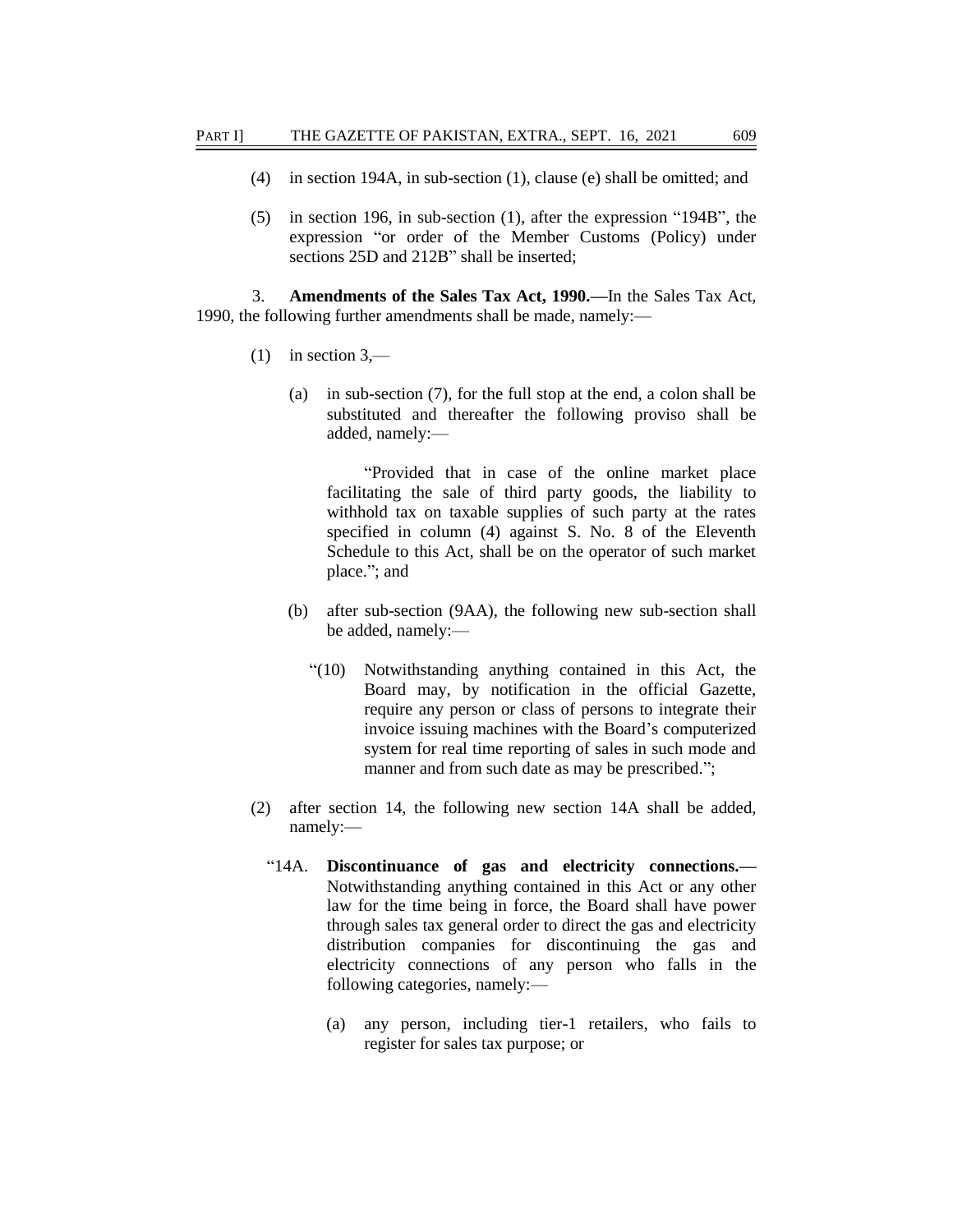(b) notified tier-1 retailers registered but not integrated with the Board's computerized system:

 Provided that upon registration or integration, as the case may be, of the above said persons, the Board shall notify the restoration of their gas or electricity connection through sales tax general order.";

- (3) in section 33, in the Table, in column  $(1)$ ,—
	- (a) against S. No.25,
		- (i) in column (2), for the expression "sub-section  $(9A)$  of section  $3$  or section  $40C$ , as the case may be", the expression "section 40C" shall be substituted; and
		- (ii) in column  $(3)$ , the expression "sub-section  $(9A)$  of section 3 and" shall be omitted; and
	- (b) after S. No. 25 and entries relating thereto in columns (2) and (3), amended as aforesaid, the following new S. No. 25A and corresponding entries relating thereto shall be inserted, namely:–

| 25A. A person required to | Such person shall be liable to                                | Sub-section (9A) of |
|---------------------------|---------------------------------------------------------------|---------------------|
| integrate his business    | $pay-$                                                        | section 3           |
| stipulated under<br>as    |                                                               |                     |
| sub-section (9A) of       | Penalty of five hundred<br>(i)                                |                     |
| section 3, who fails to   | thousand rupees for first                                     |                     |
| get himself registered    | default;                                                      |                     |
| under the Act, and if     |                                                               |                     |
| registered, fails to      | penalty of one million<br>(ii)                                |                     |
| integrate in the manner   | rupees for second default                                     |                     |
| as required under the     | after fifteen days of order                                   |                     |
| law and rules made        | for first default;                                            |                     |
| thereunder.               |                                                               |                     |
|                           | penalty of two million<br>(iii)                               |                     |
|                           | rupees for third default                                      |                     |
|                           | after fifteen days of order                                   |                     |
|                           | for second default;                                           |                     |
|                           |                                                               |                     |
|                           | penalty of three million<br>(iv)<br>rupees for fourth default |                     |
|                           | after fifteen days of order                                   |                     |
|                           | for third default:                                            |                     |
|                           |                                                               |                     |
|                           | Provided that if such                                         |                     |
|                           | person fails to integrate his                                 |                     |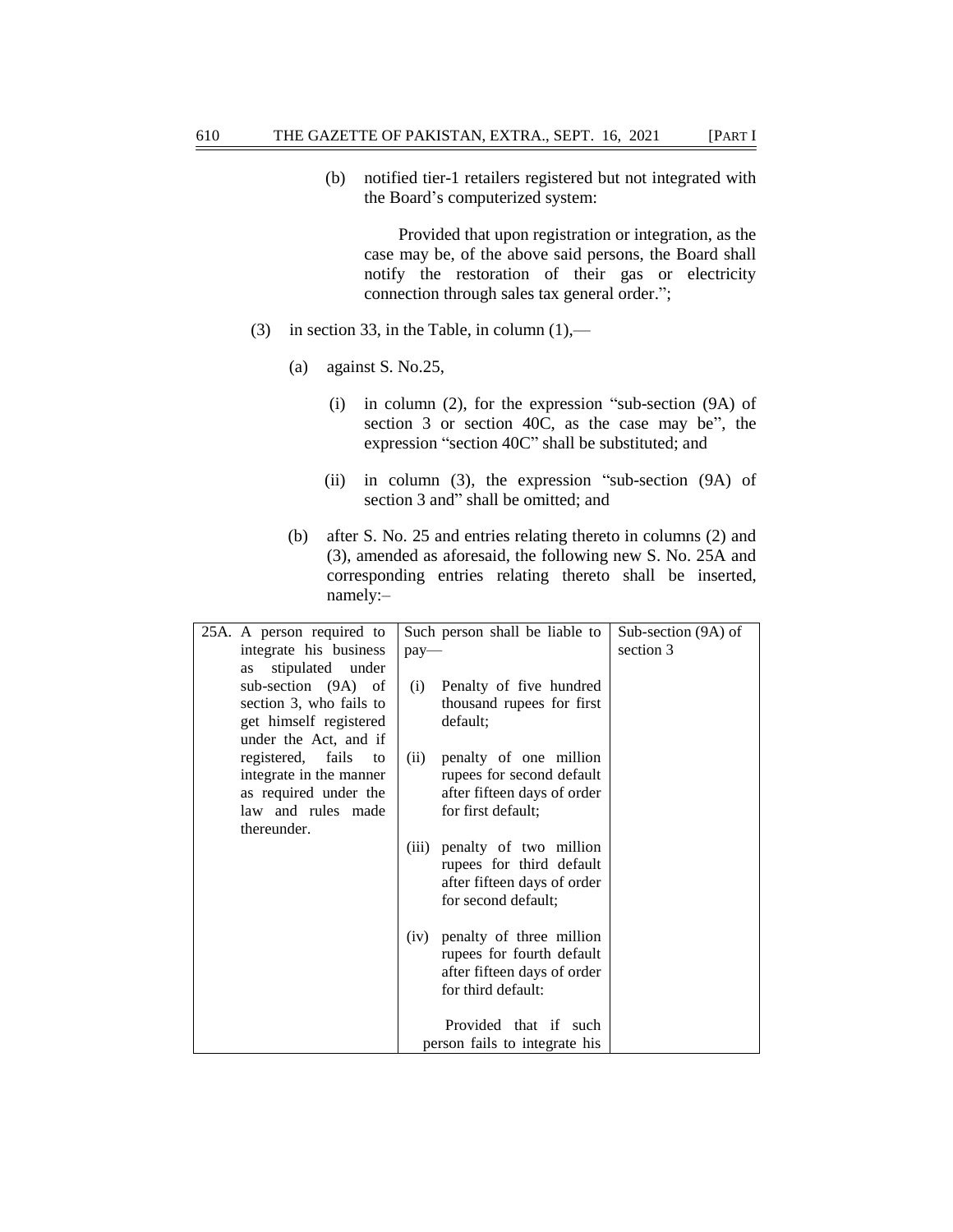| business within fifteen days<br>of imposition of penalty for<br>fourth default, his business<br>premises shall be sealed till<br>such time he integrates his<br>business in the manner as<br>stipulated under sub section<br>$(9A)$ of section 3: |  |
|---------------------------------------------------------------------------------------------------------------------------------------------------------------------------------------------------------------------------------------------------|--|
| Provided further that if<br>the retailer integrates his<br>business with the Board's<br>computerized system before<br>imposition of penalty for<br>second default, penalty for<br>first default shall be waived<br>by the Commissioner.           |  |

- (4) in the Fifth Schedule, in column (1), against S. No. 17, in column (2), the words "excluding that sold in retail packing under a brand name or a trademark" shall be omitted;
- (5) in the Sixth Schedule, in column  $(1)$ 
	- (a) in Table-1,—
		- (i) against Serial No. 15, in column (2), the expression "(except fruits imported from Afghanistan)" shall be omitted;
		- (ii) against Serial No. 159, in column (2), for the expression "30th June, 2021", the expression "31st December, 2021" shall be substituted; and
		- (iii) against Serial No. 160, in column (2), for the expression "30th June, 2021", the expression "31st December, 2021" shall be substituted;
	- (b) in Table-3, in the Annexure, in column  $(1)$ ,—
		- (i) after S. No. 2 and entries relating thereto in columns (2), (3) and (4), the following new S. No. 2A and entries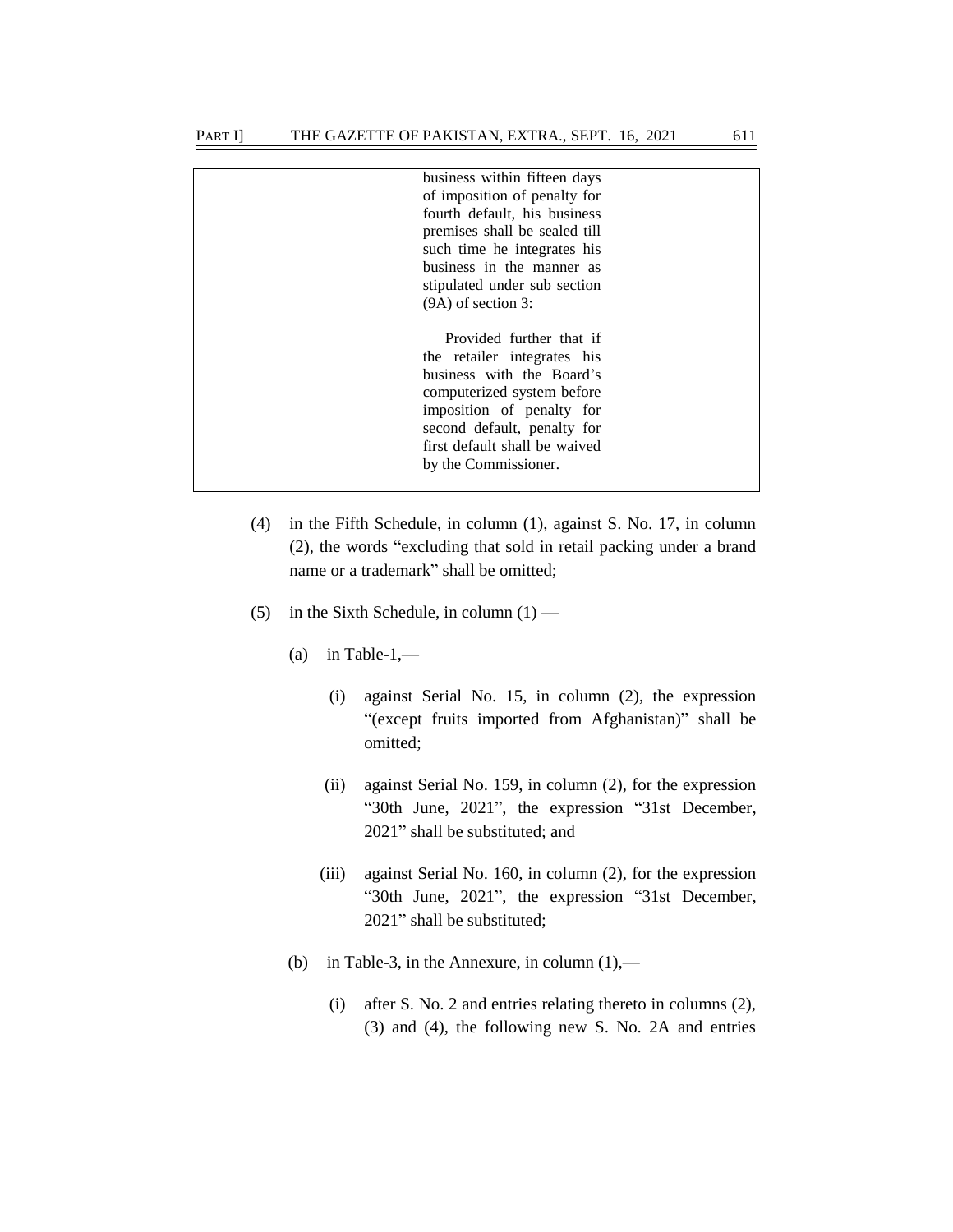relating thereto in columns (2), (3) and (4) shall be inserted, namely:—

| "2A. | following<br>The<br>raw<br>materials imported<br>by<br>registered manufacturer of<br>auto disabled syringes: |           | This concession is available<br>to registered manufacturers<br>of auto disabled syringes<br>with quota determination by |
|------|--------------------------------------------------------------------------------------------------------------|-----------|-------------------------------------------------------------------------------------------------------------------------|
|      | (1) Printing paper                                                                                           | 4802.5510 | IOCO and subject to NOC<br>from Ministry of National                                                                    |
|      | (2) Polypropylene                                                                                            | 3902.1000 | Health Services Regulation                                                                                              |
|      | (3) Propylene copolymers                                                                                     | 3902.3000 | and Coordination."; and                                                                                                 |
|      | (4) Plasticized                                                                                              | 3904.2200 |                                                                                                                         |
|      | (5) Epoxide Resins                                                                                           | 3907.3000 |                                                                                                                         |
|      | (6) Bioxially<br>Oriented<br>Polypropylene (BOPP<br>film, laminated)                                         | 3920.2040 |                                                                                                                         |

- (ii) against S. No. 21, for the entry in column (4), the expression "import of POS machines including credit/debit cards terminals and retailer cash register." shall be substituted.
- (6) in the Eighth Schedule, in Table-1 in column  $(1)$ ,—
	- (a) S. No. 60 and entries relating thereto in columns  $(2)$ ,  $(3)$ ,  $(4)$ and (5) shall be omitted;
	- (b) after serial 66 and entries relating thereto in columns (2), (3), (4) and (5), the following new S. No. 66A and corresponding entries relating thereto shall be inserted, namely:—

|      | Supplies excluding      | Respective | 16% | If payment<br>1s  |
|------|-------------------------|------------|-----|-------------------|
|      | those specified<br>in   | headings   |     | made through      |
|      | S. No. 66, as made      |            |     | digital mode.     |
| "66A | from retail outlets     |            |     |                   |
|      | integrated with Board's |            |     |                   |
|      | Computerized System     |            |     |                   |
|      | for real time reporting |            |     |                   |
|      | of sales                |            |     |                   |
|      | Import of remeltable    | Respective | 14% | If imported<br>by |
| 66B. | scrap                   | headings   |     | steel melters."   |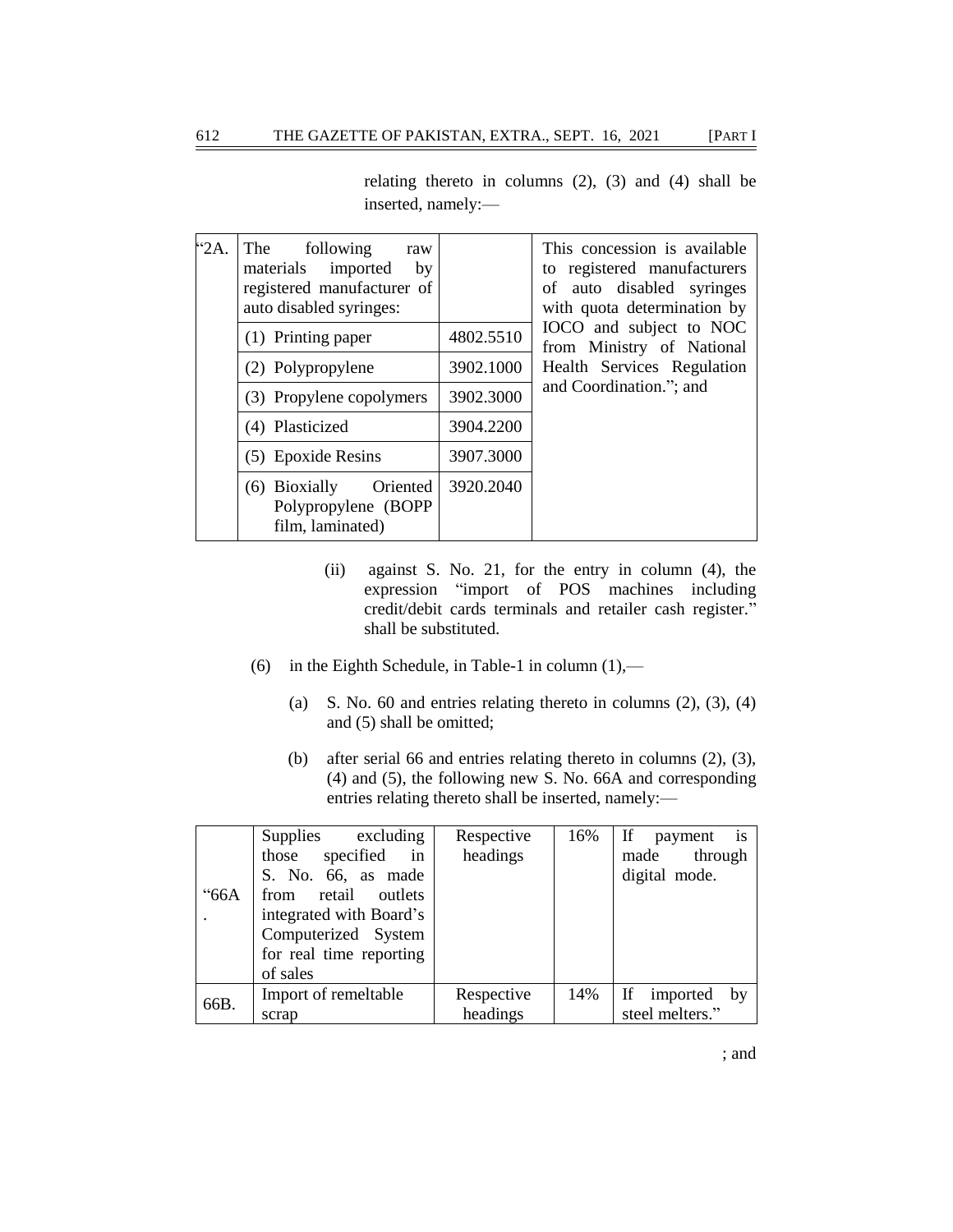(c) after S. No. 74 and entries relating thereto in columns  $(2)$ ,  $(3)$ ,  $(4)$  and  $(5)$ , the following new S. No. and entries relating thereto in columns  $(2)$ ,  $(3)$ ,  $(4)$  and  $(5)$  shall be added, namely:—

| "75. | Import of electric vehicle                                                                                                                                                              | 8703.8090              | 5%    |                                                  |
|------|-----------------------------------------------------------------------------------------------------------------------------------------------------------------------------------------|------------------------|-------|--------------------------------------------------|
|      | in CBU conditions                                                                                                                                                                       |                        |       |                                                  |
| 76.  | Business to business<br>transactions specified by<br>the Board through a<br>notification in official<br>Gazette subject to such<br>conditions and restrictions<br>as specified therein. | Respective<br>headings | 16.9% | If payment is<br>made through<br>digital mode.". |

4. **Amendments of the Income Tax Ordinance, 2001 (Ordinance XLIX of 2001).—**In the Income Tax Ordinance, 2001 (XLIX of 2001), the following further amendments shall be made, namely:—

- (1) in section  $21$ ,—
	- (a) in clause  $(I)$ , after the word "any expenditure", occurring for the first time, the expression "by a taxpayer not being a company" shall be inserted;
	- (b) after clause (I), amended as aforesaid, the following new clause shall be inserted, namely:—
		- ―(la) any expenditure by a taxpayer being a company for a transaction, paid or payable under a single account head which, in aggregate, exceeds two hundred and fifty thousand rupees, made other than by digital means from business bank account of the taxpayer notified to the Commissioner under section 114A:

Provided that this clause shall not apply in the case of—

- (i) expenditures not exceeding twenty-five thousand rupees;
- (ii) expenditures on account of
	- (A) utility bills;
	- (B) freight charges;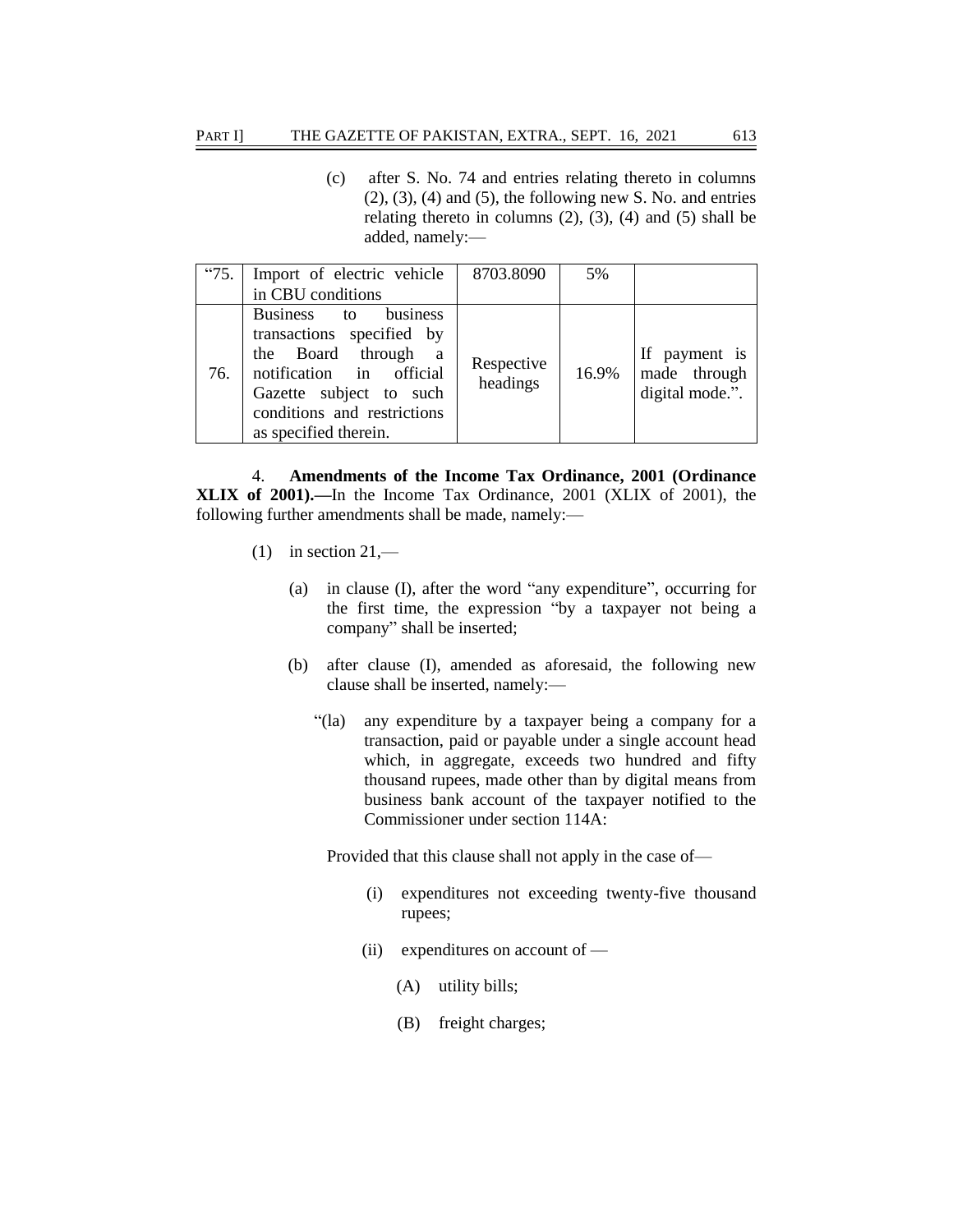- (C) travel fare;
- (D) postage; and
- (E) payment of taxes, duties, fee, fines or any other statutory obligation; and
- $(c)$  in clause (m), after the word "account" the expression "or through digital mode" shall be inserted;
- (2) in section 53, in sub-section (2), after the word "The" occurring for the first time the expression "Federal Government or the" shall be inserted;
- (3) in section 111, after sub-section (4), the following new explanation shall be added, namely:—

*"Explanation.—*For removal of doubt, it is clarified that the remittance through money service bureaus (MCBs), exchange companies (ECs) and money transfer operators (MTOs) such as Western Union, Money Gram and Ria Finance or other like entities shall be deemed to constitute foreign exchange remitted from outside Pakistan through normal banking channels as delineated under this sub-section.";

- (4) after section 114A, the following new section shall be inserted, namely:—
- ―114B. **Powers to enforce filing of returns.—**(1) Notwithstanding anything contained in any other law for the time being in force, the Board shall have the powers to issue income tax general order in respect of persons who are not appearing on ATL but are liable to file return under the provisions of this Ordinance.
	- (2) The income tax general order issued under sub-section (1) may entail any or all of the following consequences for the persons mentioned therein, namely:—
		- (a) disabling of mobile phones or mobile phone sims;
		- (b) discontinuance of electricity connection;
		- (c) and discontinuance of gas connection.
	- (3) The Board or the Commissioner having jurisdiction over the person mentioned in the income tax general order may order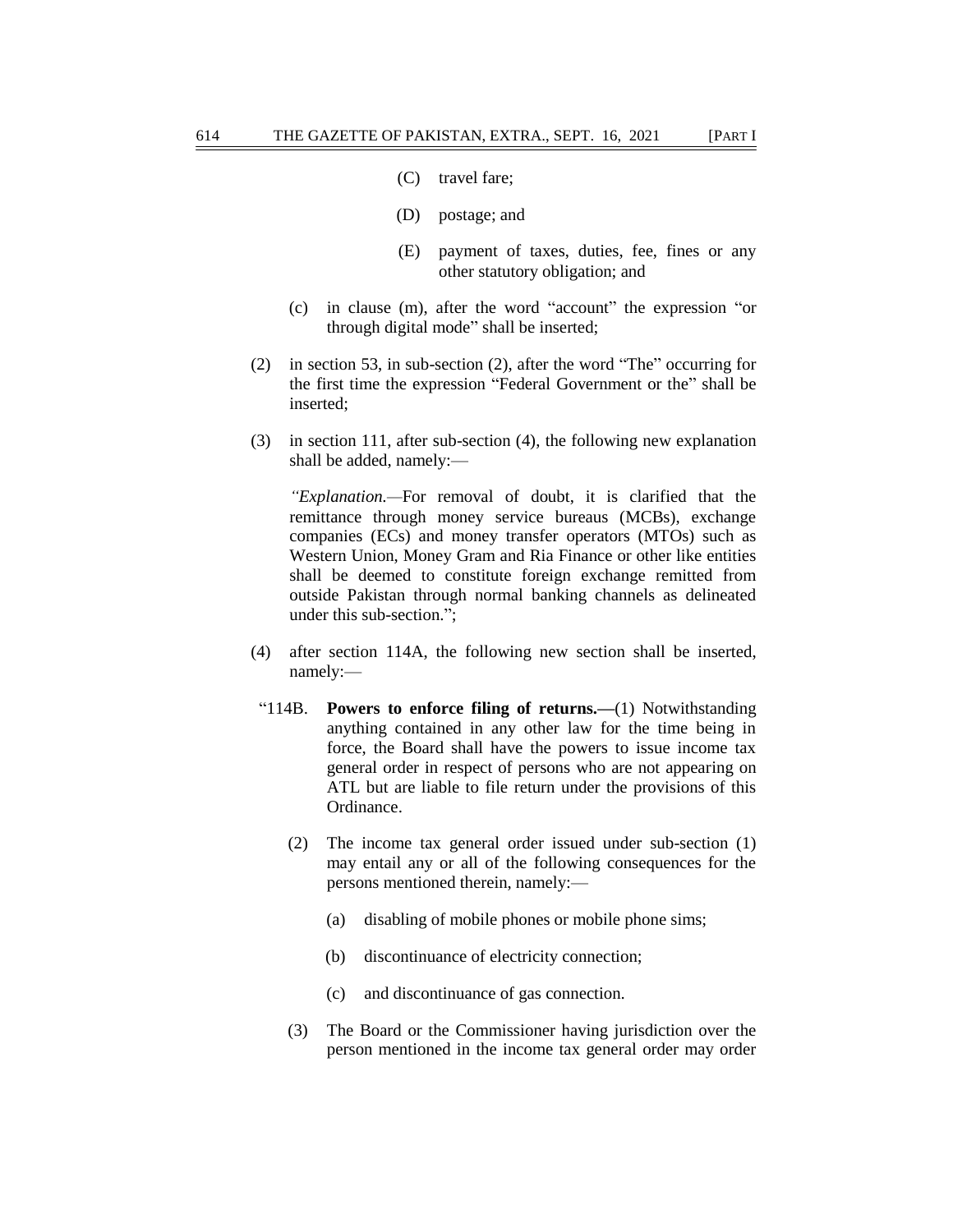restoration of mobile phones, mobile phone sims and connections of electricity and gas, in cases where he is satisfied that —

- (a) the return has been filed; or
- (b) person was not liable to file return under the provisions of this Ordinance.
- (4) No person shall be included in the general order under sub-section (1) unless following conditions have been met with, namely:—
	- (a) notice under sub-section (4) of section 114 has been issued;
	- (b) date of compliance of the notice under sub-section (4) of section 114 has elapsed; and
	- (c) the person has not filed the return.
- (5) The action under this section shall not preclude any other action provided under the provisions of this Ordinance.";
- (5) after section 175A, the following new section shall be inserted, namely:—

#### ―175B. **National Database and Registration Authority (NADRA).**

- (1) The National Database and Registration Authority shall, on its own motion or upon application by the Board, share its records and any information available or held by it, with the Board, for broadening of the tax base or carrying out the purposes of this Ordinance.
- (2) The National Database and Registration Authority may—
	- (i) submit proposals and information to the Board with a view to broadening the tax base;
	- (ii) identify in relation to any person, whether a taxpayer or not —
		- (a) income, receipts, assets, properties, liabilities, expenditures, or transactions that have escaped assessment or are under-assessed or have been assessed at a low rate, or have been subjected to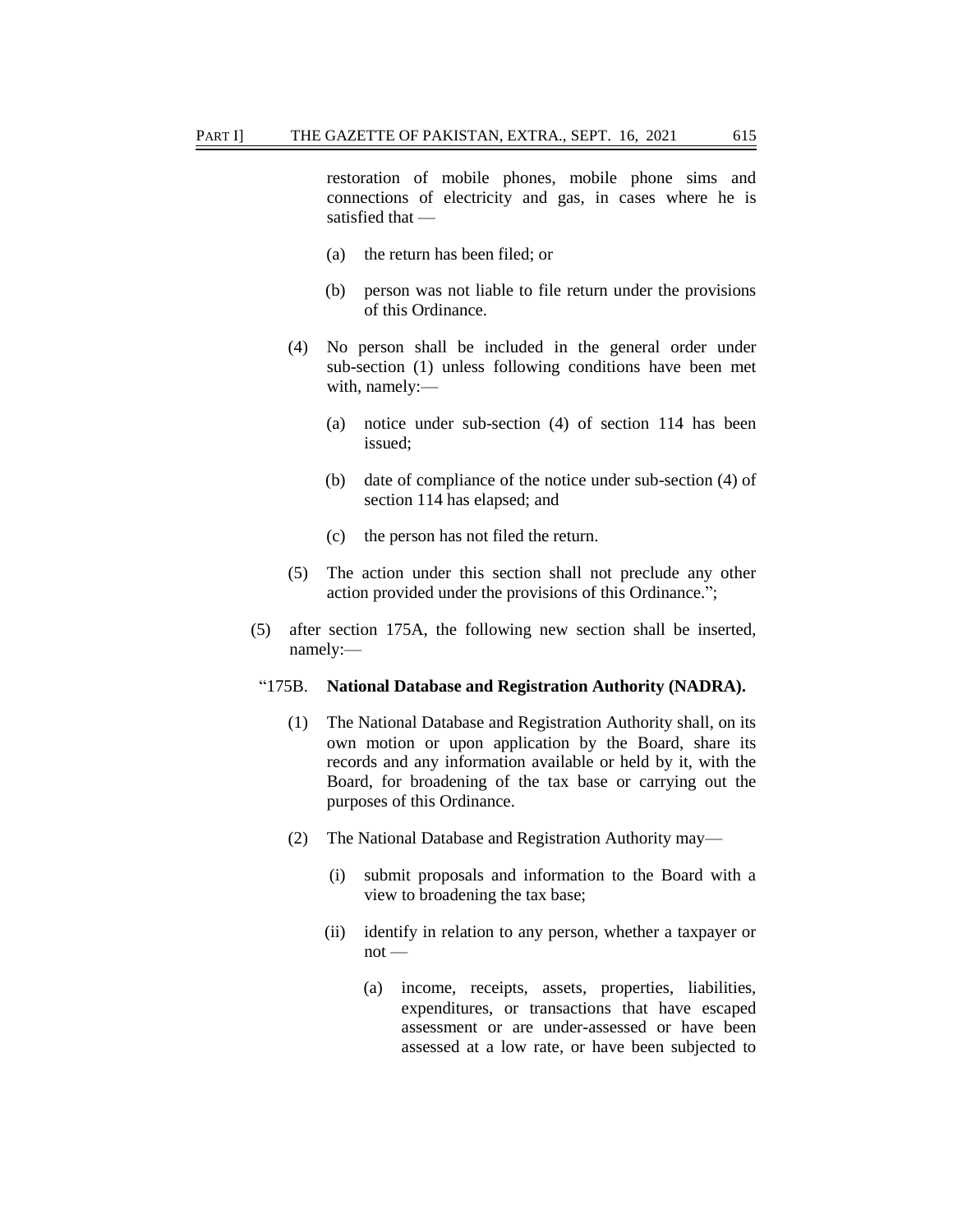excessive relief or refund or have been misdeclared or misclassified under a particular head of income or otherwise;

- (b) the value of anything mentioned in sub-clause (a) of clause (ii), if such value is at variance with the value notified by the Board or the district authorities, as the case may be, or if no such value has been notified the true or market value; and
- (iii) enter into a memorandum of understanding with the Board for a secure exchange and utilization of a person's information.
- (3) The Board may use and utilize any information communicated to it by the National Database and Registration Authority and forward such information to an income tax authority having jurisdiction in relation to the subject matter regarding the information, who may utilize the information for the purposes of this Ordinance.
- (4) The National Database and Registration Authority may compute indicative income and tax liability of anyone mentioned under sub-sections (1) or (2) by use of artificial intelligence, mathematical or statistical modeling or any other modern device or calculation method.
- (5) The indicative income and tax liability computed by the National Database and Registration Authority under subsection (4) shall be notified by the Board to the person in respect of whom such indicative income and tax liability has been determined, who shall have the option to pay the determined amount on such terms, conditions, installments, discounts, reprieves pertaining to penalty and default surcharge, and time limits that may be prescribed by the Board.
- (6) In case the person against whom a liability has been determined under sub-section (4), does not pay such liability within the time prescribed under sub-section (5), the Board shall take action under this Ordinance, upon the basis of tax liability computed under sub-section (4).
- (7) If the person against whom the liability has been determined under sub-section (4) pays such liability in terms of sub-section (5), such payment shall be construed to be an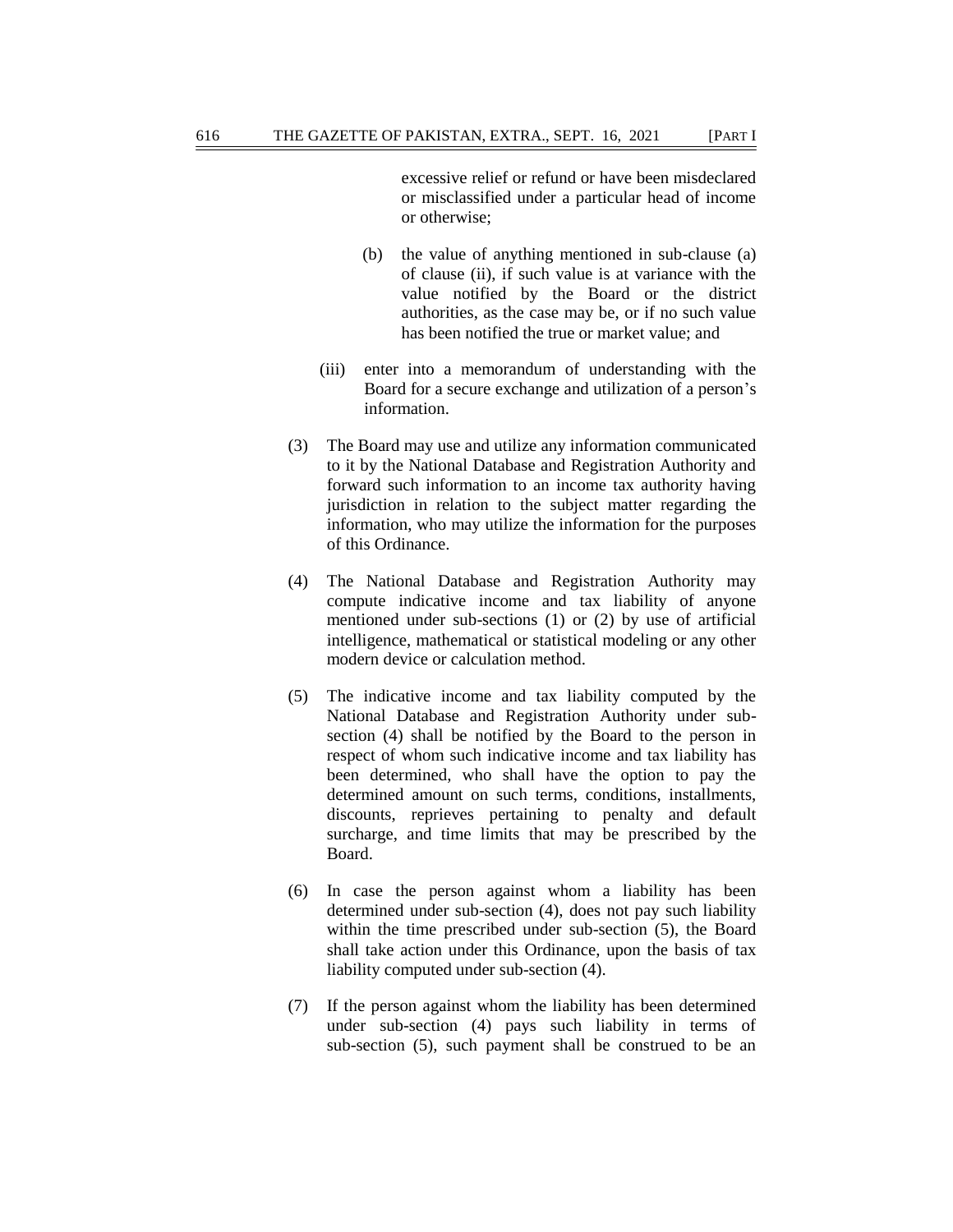amended assessment order under section 120 or sub-section (1) of section 122 or sub-section (4) of section 122 as the case may be.

- (8) For the purposes of sub-sections (4) and (5), the Board may prescribe the extent of installments, reprieves pertaining to penalty and default surcharge and time limits.";
- (6) in section 182, in sub-section  $(1)$ , in the Table, in column  $(1)$ ,
	- (a) against S. No. 1, for the entry in column (3), the following shall be substituted, namely:—

―Such person shall pay a penalty equal to higher of —

- (a) 0.1 % of the tax payable in respect of that tax year for each day of default; or
- (b) rupees one thousand for each day of default:

Provided that minimum penalty shall be—

- (a) rupees ten thousand in case of individual having seventy-five percent or more income from salary; or
- (b) rupees fifty thousand in all other cases:

Provided further that maximum penalty shall not exceed two hundred percent of tax payable by the person in a tax year:

Provided also that the amount of penalty shall be reduced by 75%, 50% and 25% if the return is filed within one, two and three months respectively after the due date or extended due date of filing of return as prescribed under the law;

*Explanation.—*For the purposes of this entry, it is declared that the expression "tax payable" means tax chargeable on the taxable income on the basis of assessment made or treated to have been made under sections 120, 121, 122 or 122D.

(b) S. No.14 and entries relating thereto in columns  $(1)$ ,  $(2)$ ,  $(3)$ and (4) shall be omitted and shall always be deemed to have been so omitted since the commencement of the Income Tax Ordinance, 2001 (XLIX of 2001).";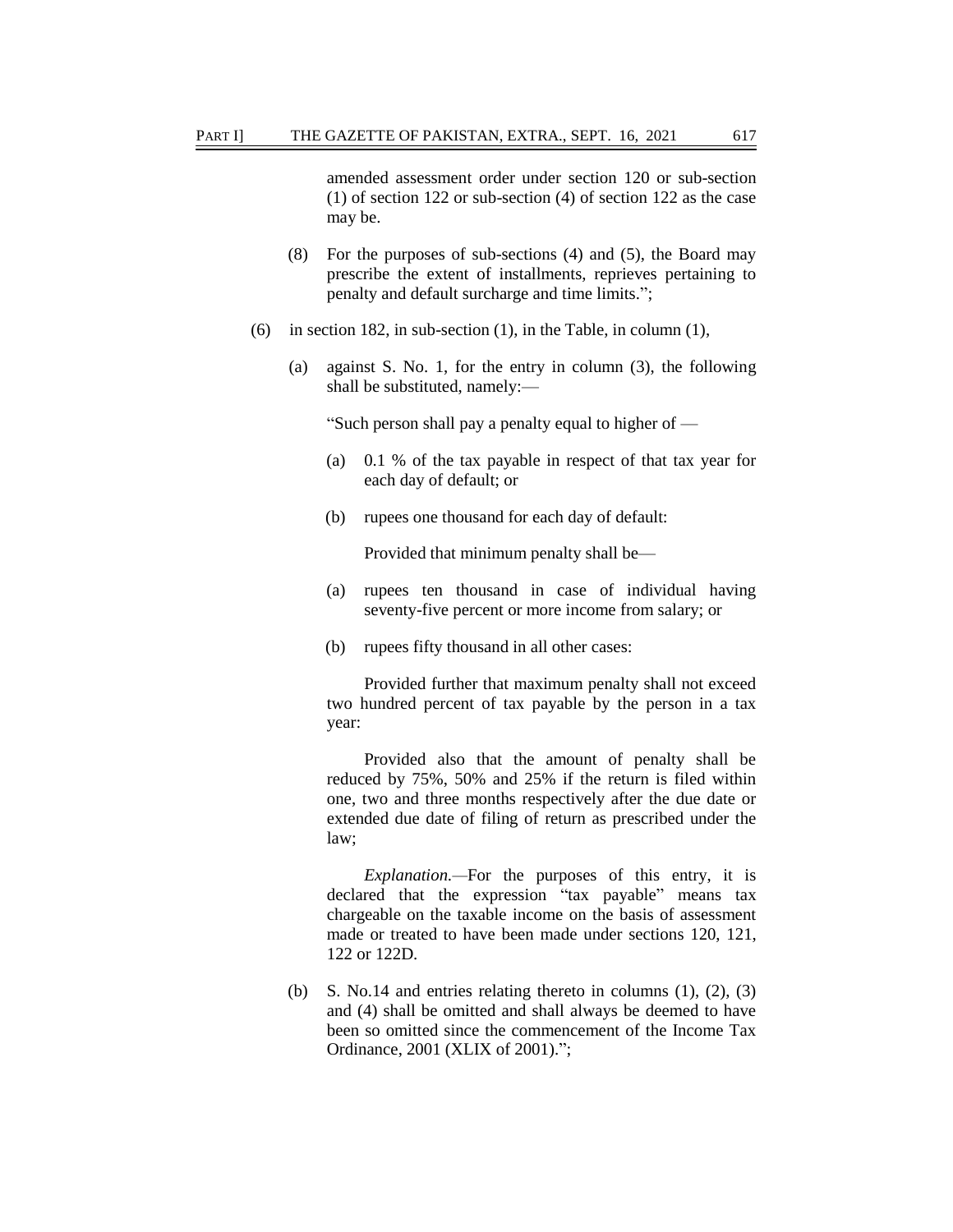- (7) section 198 shall be omitted and shall always be deemed to have been so omitted since the commencement of the Income Tax Ordinance, 2001 (XLIX of 2001);
- (8) in section 216, in sub-section (3), clause (kb) shall be omitted;
- (9) in section 235,—
	- (a) after sub-section (1), the following new sub-section shall be added, namely:—
		- " $(1A)$  In addition to tax collectable under sub-section  $(1)$ , there shall be collected additional advance tax at the rates given in the Division-IV of Part-IV of the First Schedule from professionals not appearing on ATL and operating from residential premises having domestic electric connections from electricity distribution companies.

For the purposes of this sub-section professionals include accountants, lawyers, doctors, dentists, health professionals, engineers, architects, IT professionals, tutors, trainers and other persons engaged in provision of services.":

- (b) in sub-section  $(4)$ , in clause  $(c)$ , after the word "company", the expression " or domestic consumer" shall be inserted;
- (10) In the First Schedule, in Part-IV, in Division-IV, after the omitted clause (2), the following new clause shall be inserted, namely:—
	- $\lq(2A)$  The rate of additional advance tax under sub-section (1A) of section 235 shall be collected from the gross amount of the electricity bills at the rates given below:—

| Sr. No. | <b>Description</b>                                                        | Rate of<br>additional tax |
|---------|---------------------------------------------------------------------------|---------------------------|
| (1)     |                                                                           | (3)                       |
|         | Where the bill does not exceed 10,000 rupees                              | 5%                        |
| 2       | Where the bill exceeds 10,000 rupees but<br>does not exceed 20,000 rupees | 10%                       |
| 3       | Where the bill exceeds 20,000 rupees but<br>does not exceed 30,000        | 15%                       |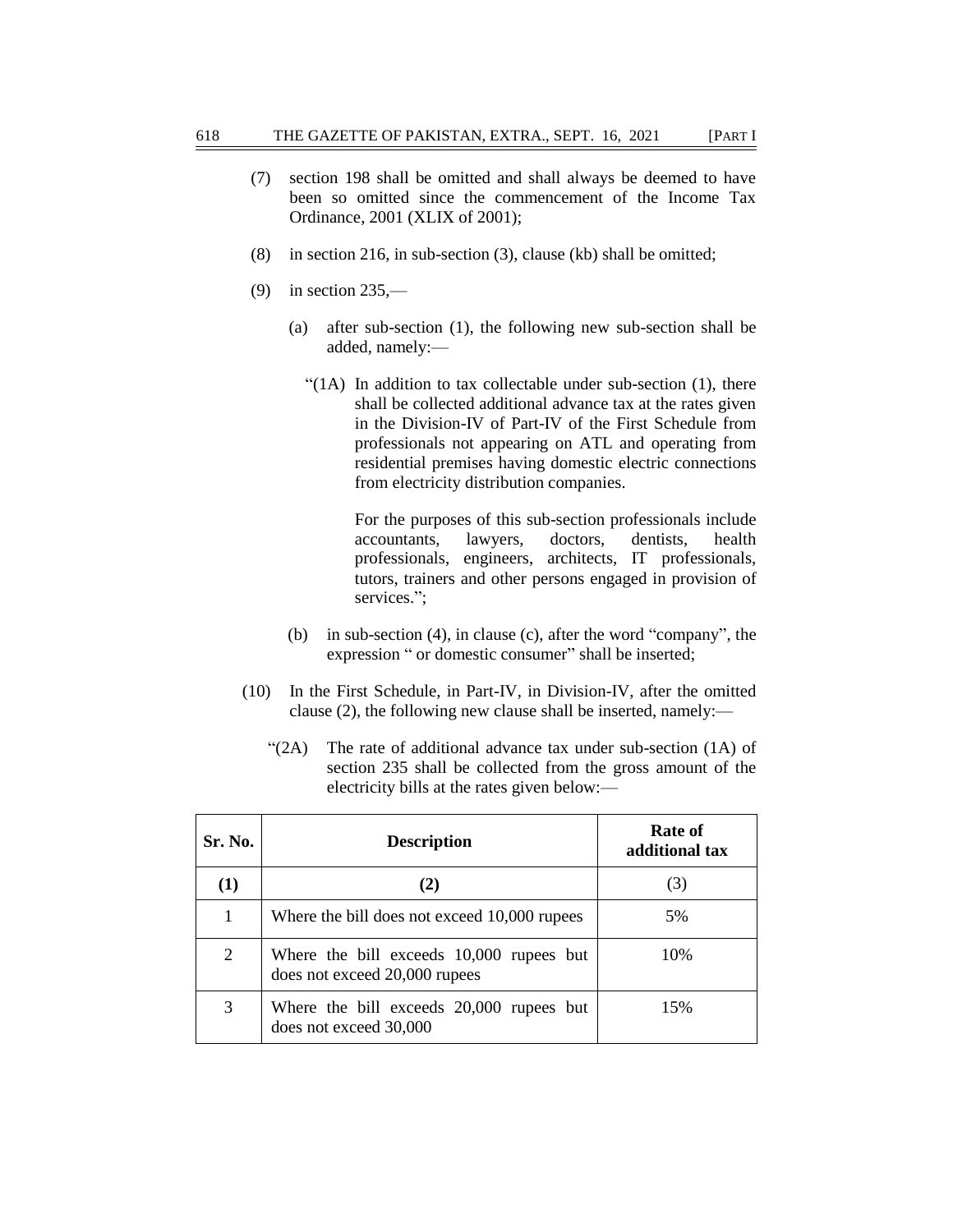| Sr. No. | <b>Description</b>                                                 | Rate of<br>additional tax |
|---------|--------------------------------------------------------------------|---------------------------|
| (1)     | (2)                                                                | (3)                       |
| 4       | Where the bill exceeds 30,000 rupees but<br>does not exceed 40,000 | 20%                       |
| 5       | Where the bill exceeds 40,000 rupees<br>but does not exceed 50,000 | 25%                       |
| 6       | Where the bill exceeds 50,000 rupees<br>but does not exceed 75,000 | 30%                       |
|         | Where the bill exceeds 75,000 rupees                               | $35\%$ "                  |

- (11) in the Second Schedule,—
	- (A) in Part-I, in clause (66), in sub-clause (1), in the Table 1, in column  $(1)$ ,—
		- (i) S. Nos. (xlx) to (xlxv) shall be re-numbered as S. Nos. (l) to (lv) respectively;
		- (ii) after S. No. (lv), re-numbered as aforesaid, and entries relating thereto in column (2), the following new entry shall be added, namely:—

"Ivi | Pakistan Mortgage Refinance Company Limited.";

- (B) in Part II**,—**
	- (i) in clause  $(24C)$ , after the word "cement" the expression ", steel" shall be inserted; and
	- (ii) in clause  $(24D)$ , after the word "cement" the expression ", steel" shall be inserted; and
- (C) in Part-IV, in clause (11A), after the sub-clause (xliv), following new sub-clause shall be added, namely: –

" $(x|v)$  Mobile phone manufacturers engaged in the local manufacturing of mobile phone devices.";